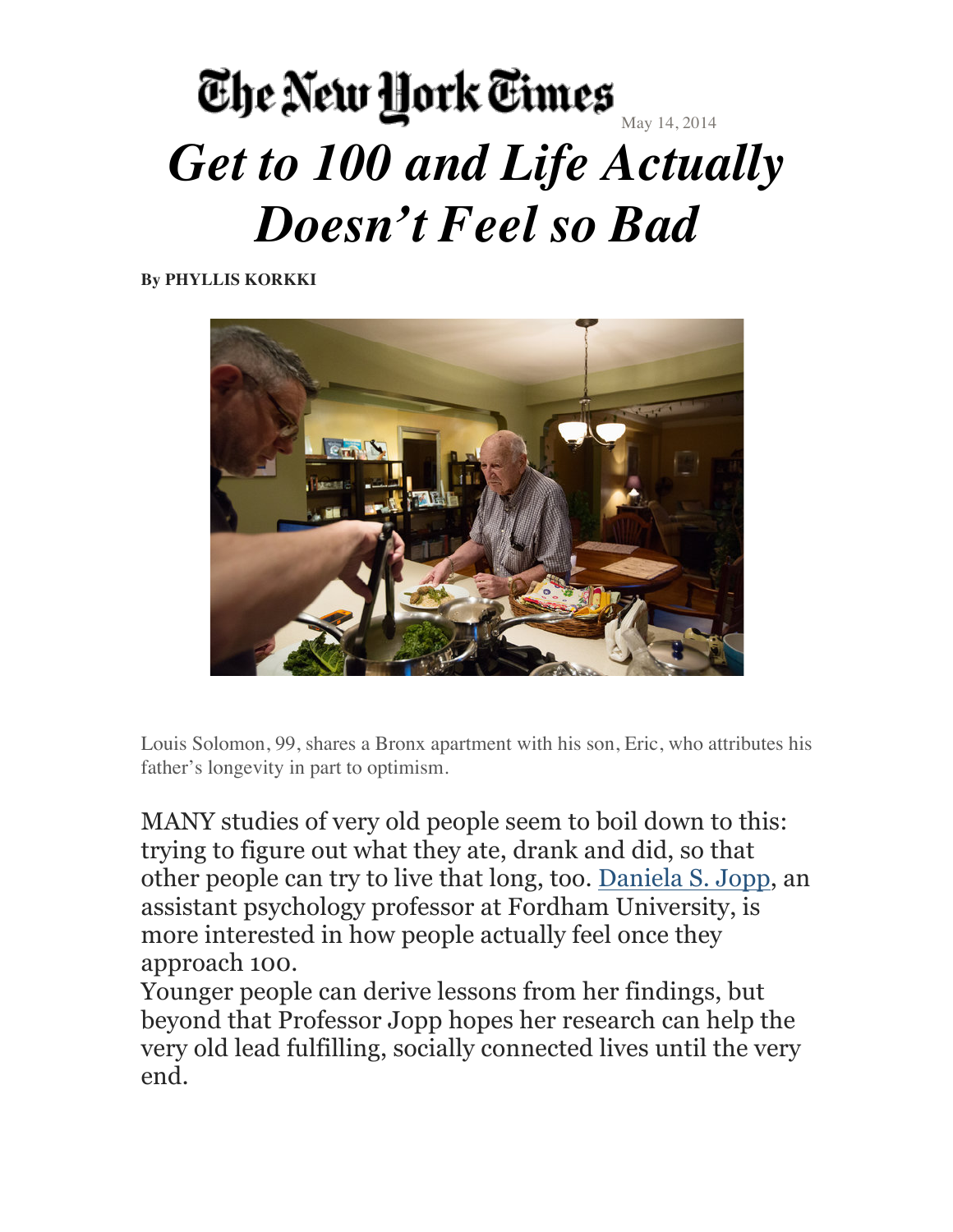May 14, 2014 She sees her work as going beyond a study of demographic outliers. According to population projections, half of the people born after the year 2000 will live to at least 100, she noted. At a certain point, achieving three digits will no longer be unusual.

There is a paradox in the desire to live longer, she said. Many people want to reach an advanced age, but they do not actually want to *be* that old, she said. Yes, it's seen as better than the alternative. But over all, "We have a very negative view of very old age," she said.

Her research gives cause for hope: It shows that once people approach 100, they tend to have a very positive attitude toward life. This is the case even though "they have on average between four and five illnesses, which are pretty disabling and hinder them from doing the things they want to do," Professor Jopp said. They still have goals, she said, and they are not ready to die just yet. They want to see how the Yankees fare next season or attend the wedding of a grandchild.

This attitude holds true across the socioeconomic spectrum, although having enough money to pay for one's medications is very important to well-being, she added.

In fact, people 95 and older report higher levels of satisfaction with life than those who are decades younger, Professor Jopp said. She speculates that people in their 60s and 70s have not yet fully adapted to their impairments, whereas the very old have reached a state of acceptance.

Professor Jopp's observations are based on studies of people in Heidelberg, Germany, and a study she did of 119 very old New Yorkers chosen from voter registries and nursing homes.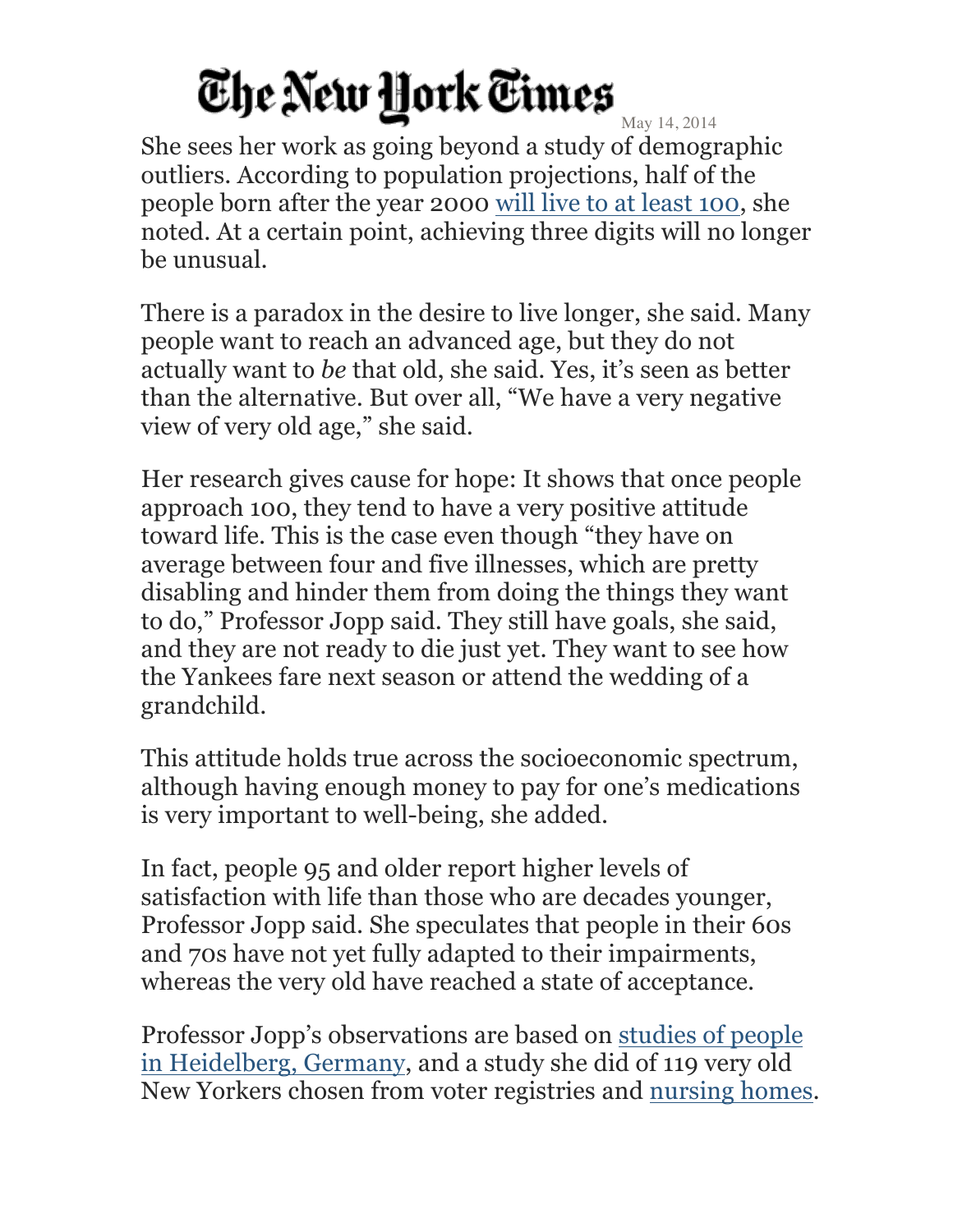May 14, 2014 She has found that in addition to being optimistic, the very old tend to be extroverted and to exhibit "self-efficacy," meaning they report feeling in control of their lives. Most of the people in the New York study live within the community, many of them alone, and most greatly value retaining a sense of independence, she said.

A study published in the journal Aging in 2012 mirrored some of Professor Jopp's findings, saying that the very old had positive attitudes and expressed their emotions openly. It also said that "centenarians have been reported to share particular personality traits including low neuroticism and high extraversion and conscientiousness." The study added that some of these traits may be inherited.

Professor Jopp's New York study was limited to people who could reliably answer questions about themselves. But it is "absolutely not the case" that the very old will inevitably suffer major cognitive decline, she said. The same limitation did not apply in the two Heidelberg studies, and about half of those subjects (a total of more than 180 people) had very little cognitive impairment, she said; a quarter of them had moderate impairment.

One of Professor Jopp's New York research subjects, Rose Franzone of Brooklyn, who still lives in the house she shared with her husband, remains mentally sharp at 103. She has a tenant and takes care of her own finances, even playing the stock market. She also knits and crochets, and bakes cookies and makes chocolates.

There was nothing in her family history to suggest that Ms. Franzone would live past 100. Her father died at 67 and her mother at 73, and she outlived her four brothers. Ms. Franzone attributes her longevity to the Almighty. "I'm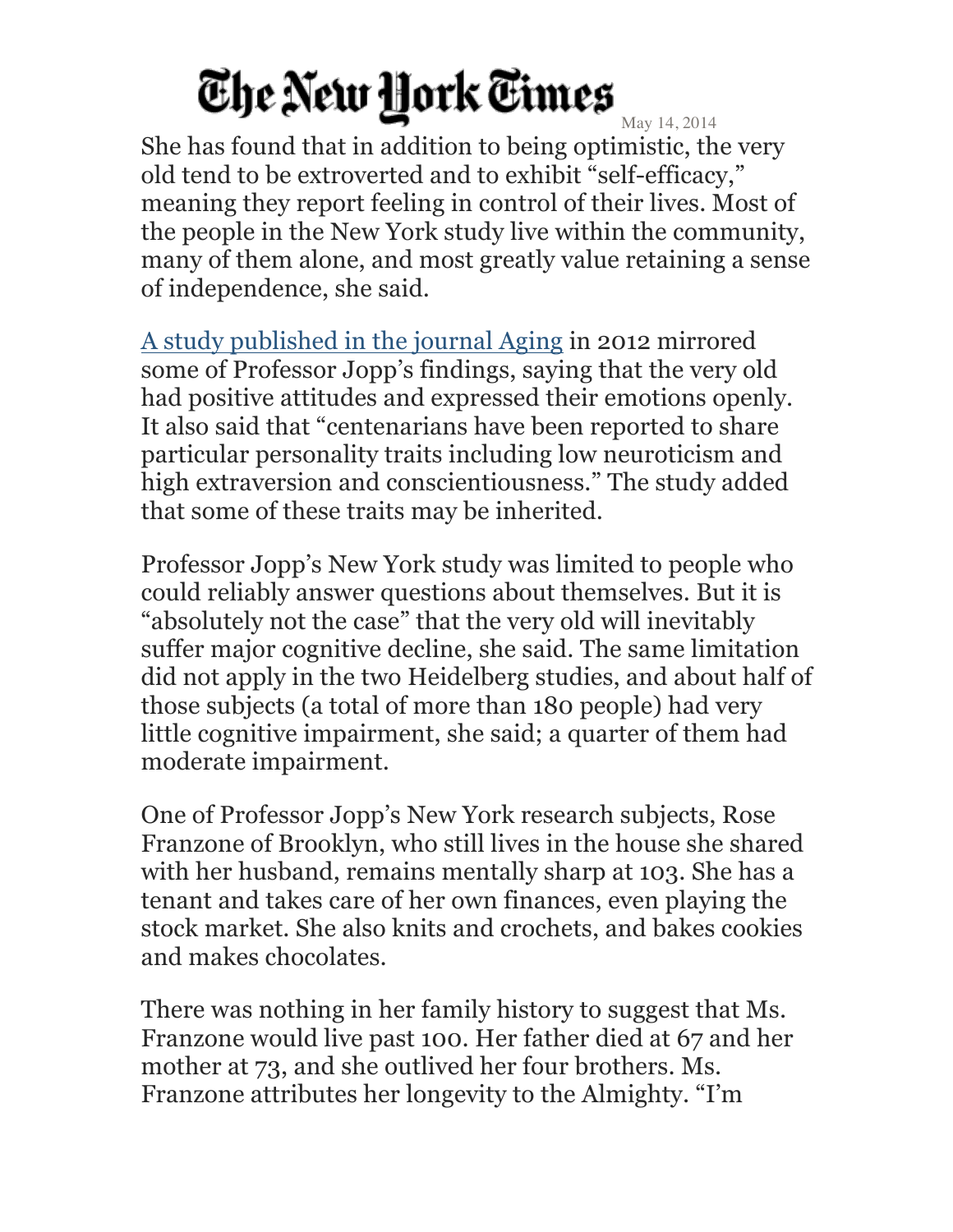May 14, 2014 Catholic, so that's what I believe. It's not my time."

Her husband died nine years ago, and they had no children. It is her many friends who help her stay active and optimistic, she said. She is in fairly good health, but she can no longer drive. Her friends take her shopping and drive her to various social events. Staying active, she said, "makes a difference as to how you accept life."

Research by Professor Jopp and many others stresses the importance of maintaining strong social networks as we age. Louis Solomon, 99, another participant in her study, is adamant about how to age successfully: Make a lot of friends, and make sure some of them are younger so you don't outlive them all.

Several members of Mr. Solomon's long-running Saturday night poker group have now died. His wife died more than 20 years ago. More than a year after her death, he found a female companion, and after 15 years, she too died. His life is a series of losses, but like Ms. Franzone, he describes himself as a happy person. His vision is poor and he has two hearing aids. He can no longer drive, "but the fact that I'm ambulatory — that helps," he said.

Like Ms. Franzone, Mr. Solomon maintains an active life. He enjoys reading thrillers (Nelson DeMille and Robert Ludlum are among his favorite authors) and he has a computer so he can surf the Internet. He grows plants and flowers from seed in little pots that line his bedroom window.

Of the losses he has suffered and his own inevitable death, he says: "It's devastating when you think about it, but it's natural. You have to accept that you're not going to live forever. You take it in stride and don't let it get you down."